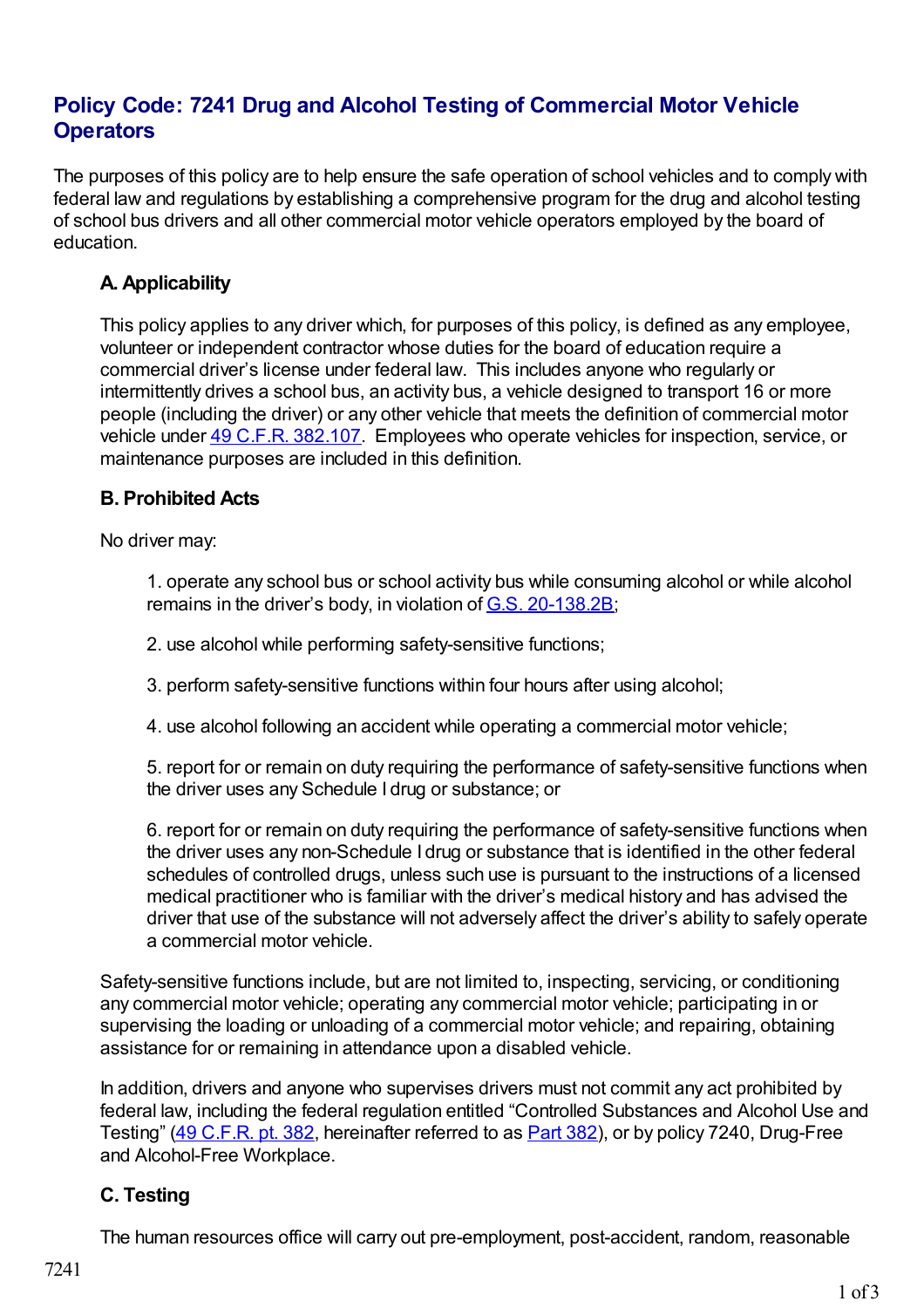suspicion, return-to-duty and follow-up testing for drugs and alcohol as required by **[Part](http://redirector.microscribepub.com/?cat=cfr&loc=us&id=49&spec=382) 382**.

Federal regulations prohibit a driver who is tested under the provisions of this section and found to have an alcohol concentration of at least .02 from performing safety-sensitive functions for at least 24 hours following administration of the test. Drivers who are tested under the provisions of this section and found to have any alcohol in their system are subject to additional discipline under this policy, including dismissal.

#### **D. Employee and Applicant Inquiries**

All employees subject to this policy, all employees who would become subject to this policy by virtue of a change or expansion of duties, and all applicants who would be subject to this policy if employed by the board must consent in writing to the release of any information gathered pursuant to [Part](http://redirector.microscribepub.com/?cat=cfr&loc=us&id=49&spec=382) 382 by any previous employers and must give written or electronic consent to any query by school officials of the federal Commercial Driver's License Drug and Alcohol Clearinghouse ("Clearinghouse").

#### 1. Pre-Employment Inquiry

Before employing any applicant subject to this policy, school officials shall obtain, pursuant to the applicant's written consent, all records maintained by the applicant's previous employer regarding violations of [Part](http://redirector.microscribepub.com/?cat=cfr&loc=us&id=49&spec=382) 382 in the three years prior to the inquiry date. School officials shall also conduct a query of the Clearinghouse, pursuant to the applicant's electronic consent submitted through the Clearinghouse, to obtain any information regarding the applicant's violations of **[Part](http://redirector.microscribepub.com/?cat=cfr&loc=us&id=49&spec=382) 382**.

If school officials obtain information from the applicant's previous employer or from the Clearinghouse that the applicant committed a violation of **[Part](http://redirector.microscribepub.com/?cat=cfr&loc=us&id=49&spec=382) 382** and has not subsequently completed the return-to-duty process required under federal law, the applicant may be disqualified from employment.

#### 2. Annual Query

School officials shall conduct a limited query of the Clearinghouse at least once per year for each employee subject to this policy, pursuant to the employee's written or electronic consent, to determine whether information exists about the employee regarding violations of **[Part](http://redirector.microscribepub.com/?cat=cfr&loc=us&id=49&spec=382) 382.** If information exists about the employee, school officials shall obtain the information in the Clearinghouse within 24 hours of conducting the limited query, subject to the employee's electronic consent submitted through the Clearinghouse.

#### **E. Training and Education**

Each driver and supervisory employee, including principals and assistant principals, must be provided with educational materials that inform the employees of drug testing procedures, prohibited acts, consequences and other aspects of [Part](http://redirector.microscribepub.com/?cat=cfr&loc=us&id=49&spec=382) 382, this policy and any accompanying administrative procedures. The information also will identify a school system employee who is responsible for providing information on substance abuse. Each employee must sign a statement certifying his or her receipt of these materials.

Each supervisor who is responsible for overseeing the performance of drivers, including principals and assistant principals, must undergo at least one hour of training concerning alcohol misuse and one additional hour of training concerning drug abuse.

#### **F. Referrals**